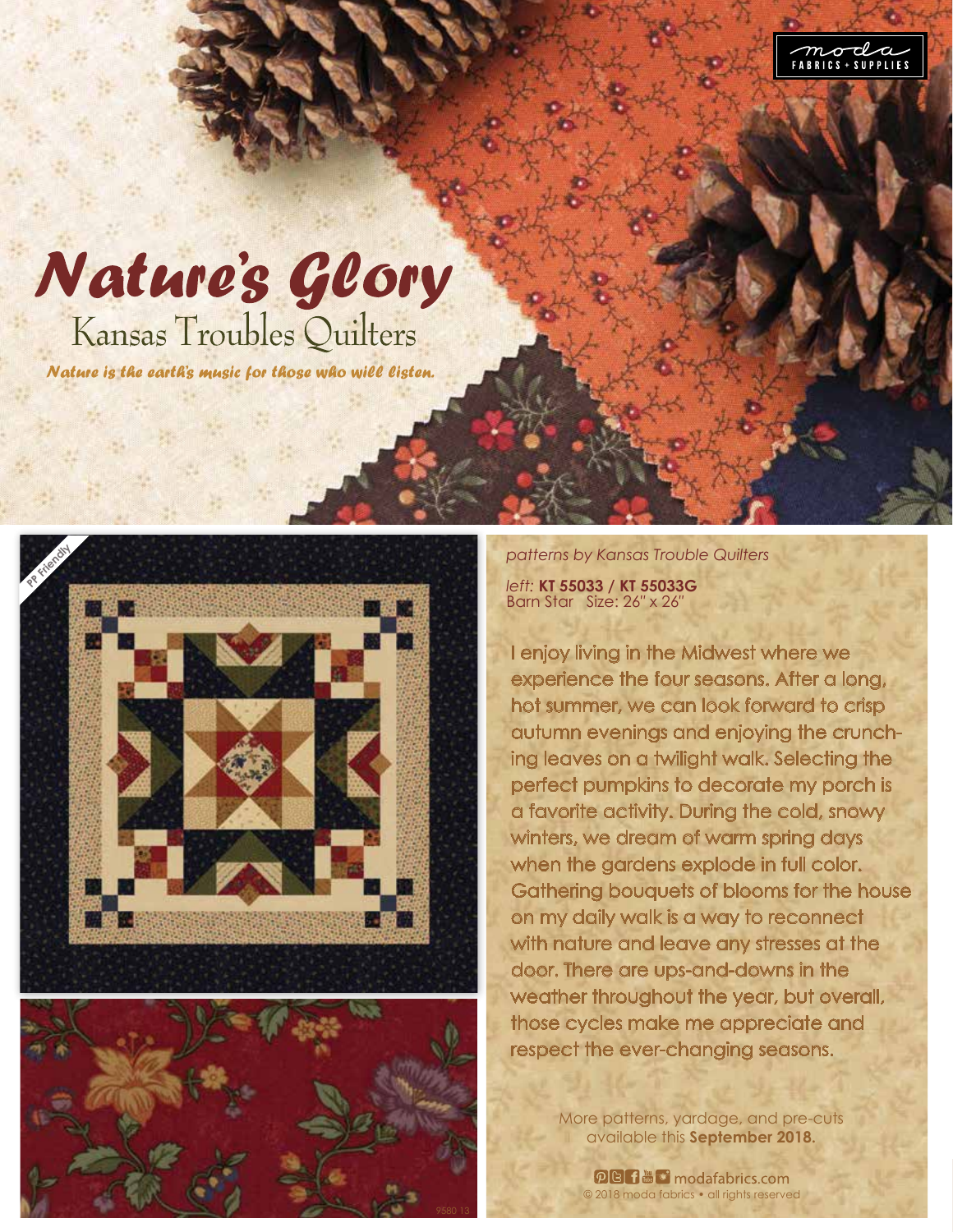

## **Nature's Glory** *Kansas Troubles* September Delivery



modafabrics.com **2018 MARCH COLLECTION**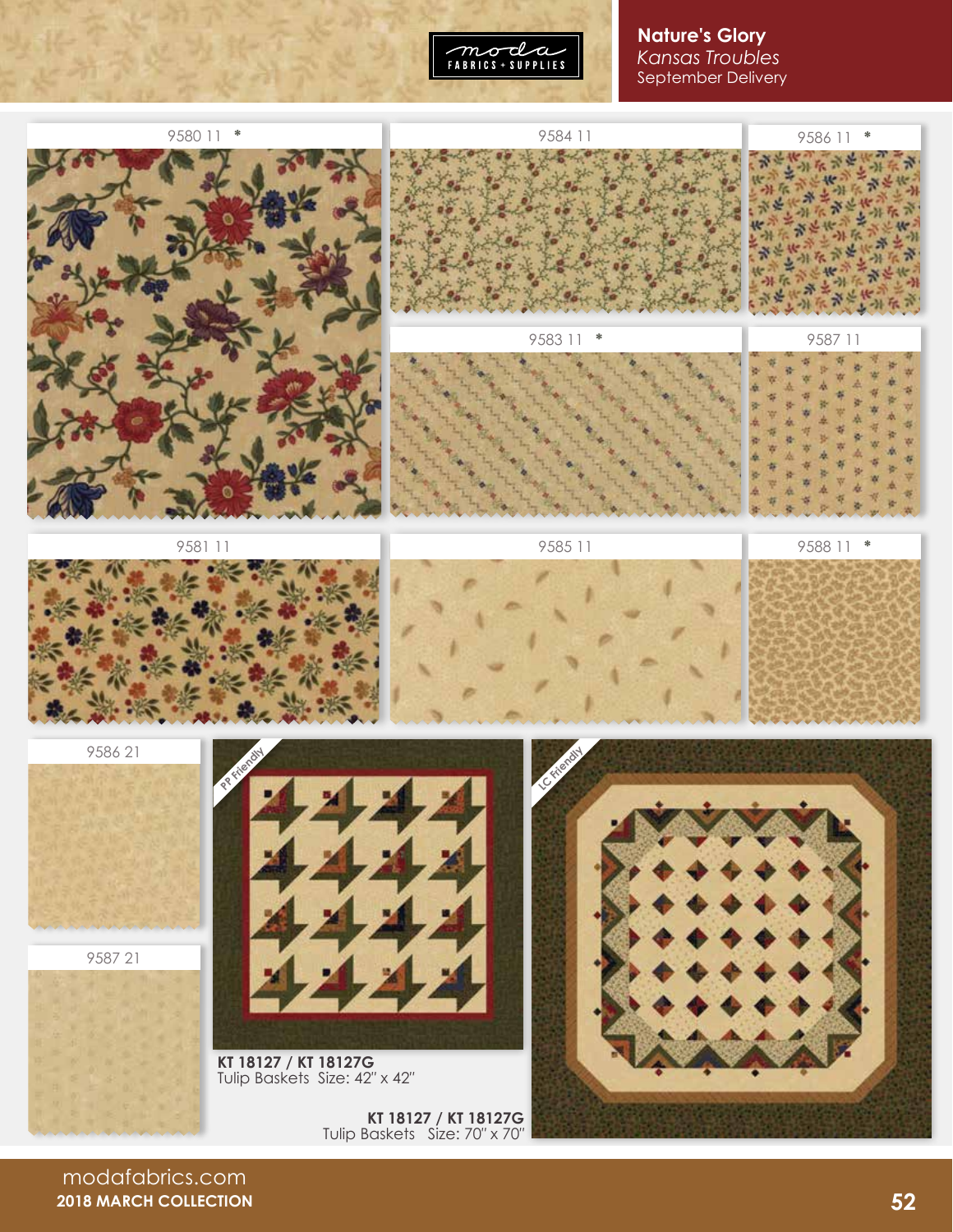## Nature's Glory Kansas Troubles Quilters



modafabrics.com **2018 MARCH COLLECTION**

Asst<br>15

**Asst. 10 Low Cal 10**